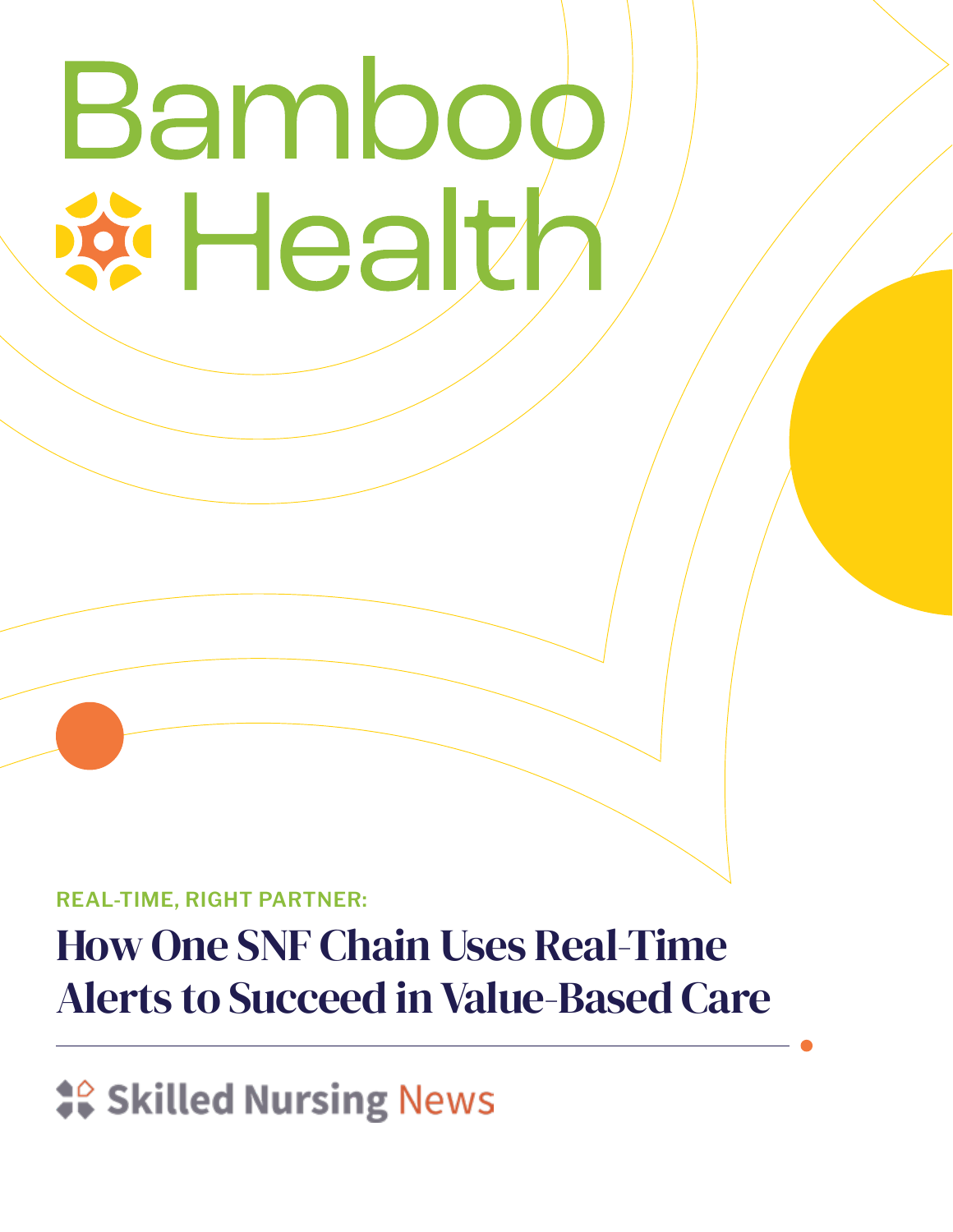# Real-Time, Right Partner:

**HOW ONE SNF CHAIN USES REAL-TIME ALERTS TO SUCCEED IN VALUE-BASED CARE**

Today's health care system is increasingly driven by the need for interoperability and real-time data. Post-acute care organizations, in particular skilled nursing facilities (SNF), must adapt to new care delivery models and adopt innovative solutions and technologies to help them succeed under value-based care programs and accountable care organization (ACO) models.

Yet without real-time patient data, SNFs cannot successfully monitor their patients for proactive care planning and outreach, especially those patients associated with value-based programs. This leads to increases in length of stay (LOS), unnecessary readmissions, disjointed care, lost reimbursement, and poor outcomes in care coordination initiatives.

One Chicago-area SNF chain is using real-time data to proactively identify and monitor patients throughout their care journey. This white paper will explore the three key benefits that real-time data brings to SNFs, and show how SNFs can use that data to improve care outcomes — and their bottom lines.

#### **THE THREE KEY BENEFITS OF REAL-TIME DATA:**

- **Drive success in value-based care models**
- **Strengthen referral relationships**
- **Improve patient-centered care**





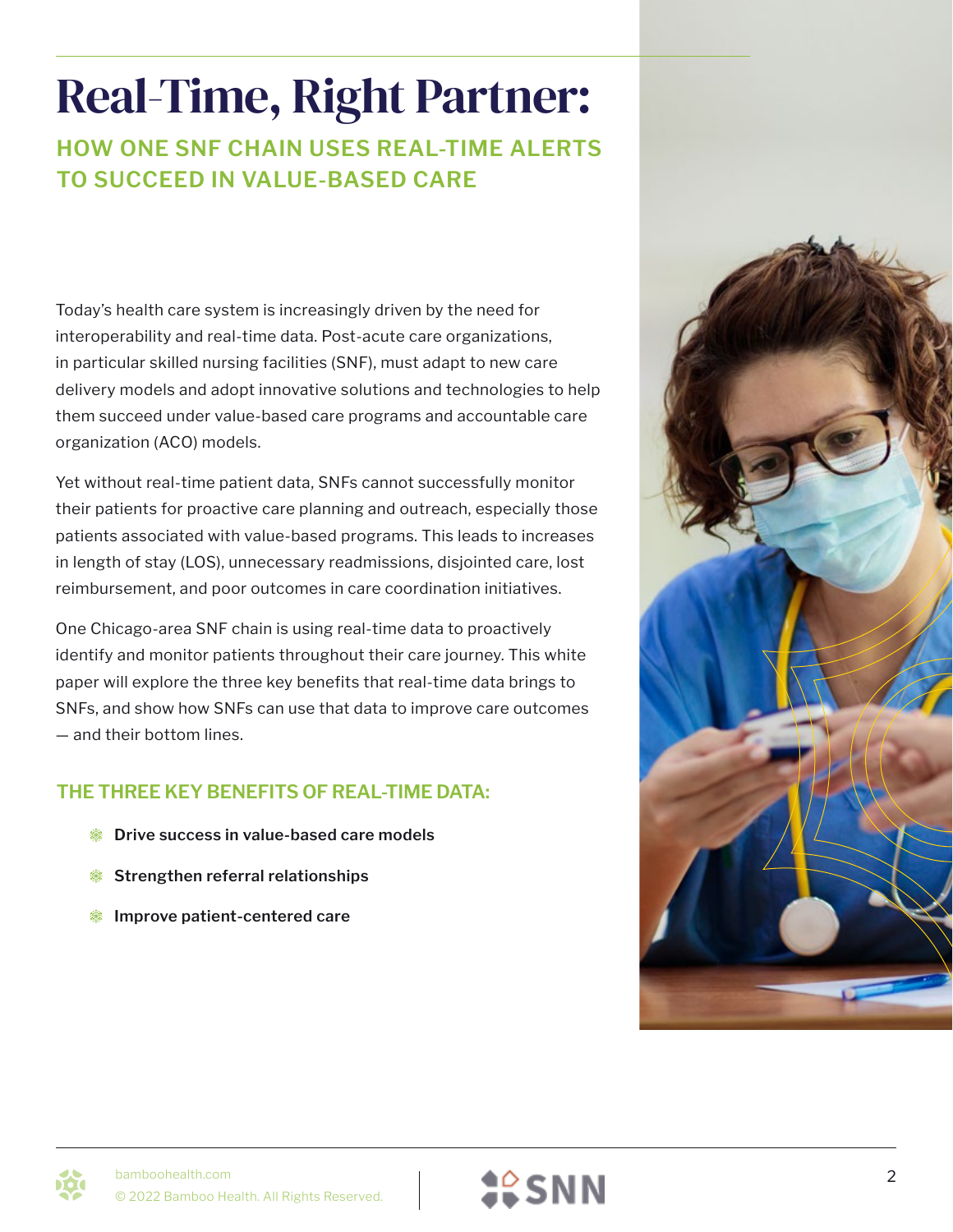## How To "Thrive" With Real-Time Data

In suburban Chicago, one SNF operator fully embraces the powerful capabilities of real-time data. Thrive, a short-term transitional and postacute care company based in Northbrook, Illinois, opened in 2020 at three locations.

Thrive uses real-time data and patient care alerts from its care coordination technology partner, Bamboo Health (formerly PatientPing), to drive its offering: a short-term personalized rehabilitation, with a focus on blending top health care services with a hospitality-style atmosphere. Its goal of discharging patients as quickly as possible leads to an average length of stay of two to three weeks — a figure that can drop to three to five days depending on the diagnosis.

To achieve this, the company begins planning each individual's discharge prior to their arrival, plotting out the therapy needs in advance, and beginning treatments and services almost immediately upon intake.

"The therapy component is definitely a key differentiator for us," says Lisa Henderson, Thrive's Regional Director of Business Development. "We have in-house therapy at all of our centers. Guests are starting therapy within 24 hours, and that changes our dynamic altogether."





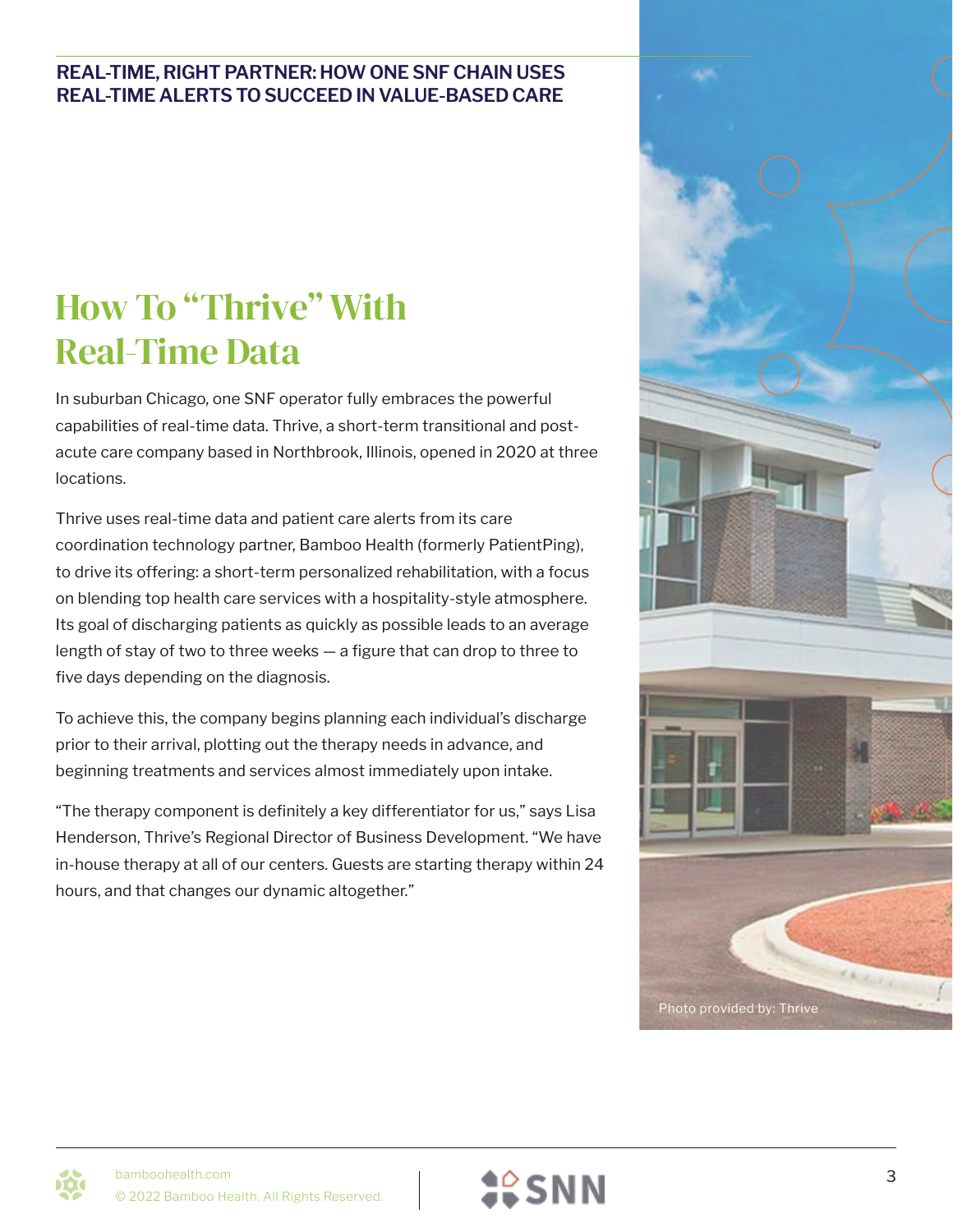#### **HOW TO "THRIVE" WITH REAL-TIME DATA (CONTINUED)**

This level of proactive preparation requires the realtime data and alerts delivered by its care coordination technology partner, Bamboo Health. The real-time alerts and focus on short stays drives the other half of Thrive's value proposition: a hospitality offering. That's why Thrive calls its patients "guests," not "patients" or even "residents." Everything is tailored to helping the guest move quickly through the center.

#### **THE THRIVE EXPERIENCE**

Everything Thrive does is designed to help patients discharge promptly. That capability is fueled by its partnership with Bamboo Health, and supported by its physical layout and offerings.

#### WHAT THRIVE GUESTS RECEIVE:

- All private suites, with in-room bathing, shower, and toilet
- 10-foot ceilings in patient rooms
- Extra wide beds with hotel-like linens
- In-wall oxygen in each room
- In-room safes and refrigerators
- All therapy onsite
- Restaurants onsite
- A hospitality staff in addition to the clinical team for servicing guests

#### **THRIVE BY THE NUMBERS**

- Three Chicagoland locations
- 60 suites, all private with private bathing suites
- Therapy begins within 24 hours
- Guest discharge goals discussed within 48 hours
- 2-3 week average length of stay
- At one location: 125 suites dedicated to long-term skilled care and memory care

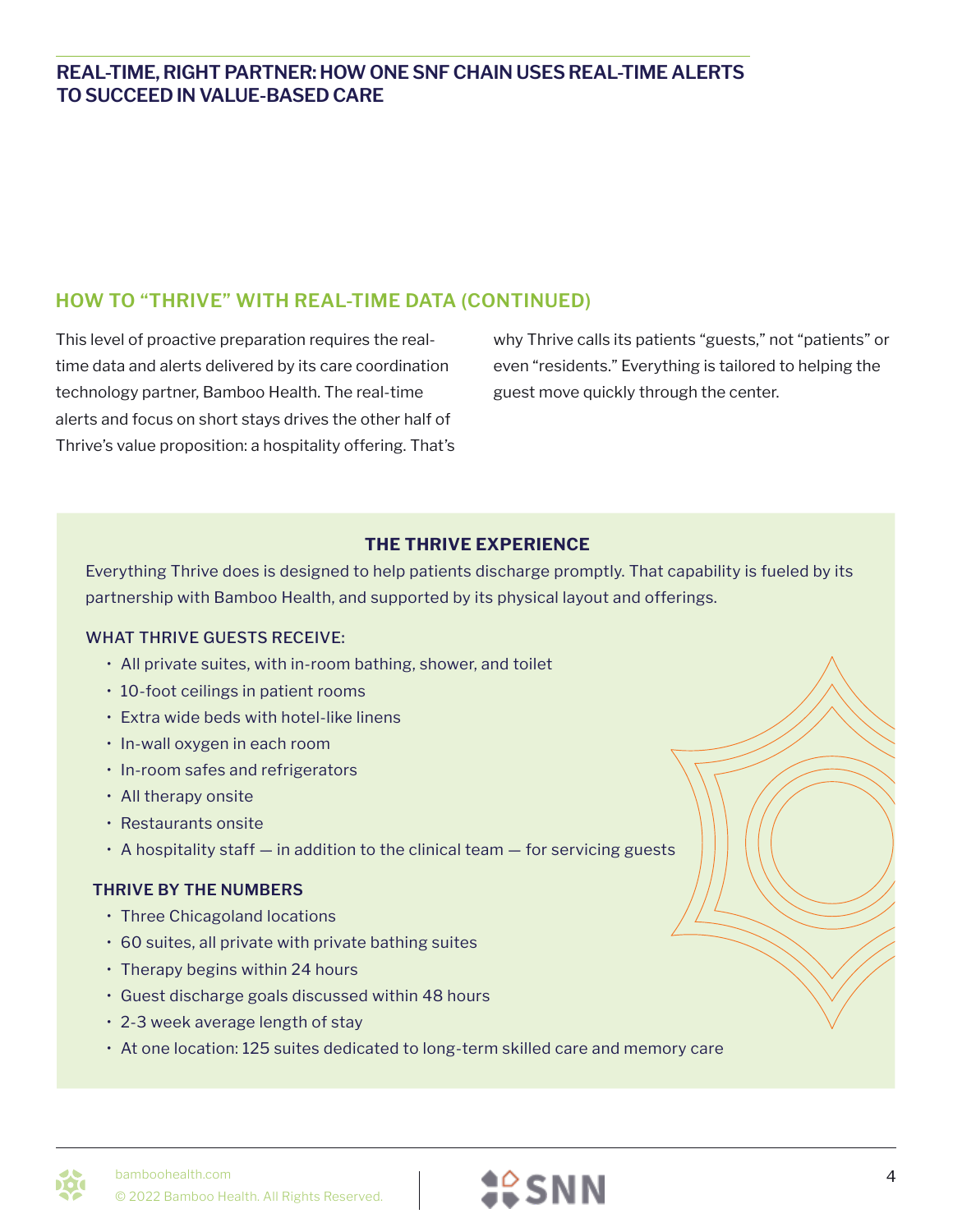### The 3 key ways SNFs can benefit from real-time data

While real-time data and alerts — such as those from Pings, a Bamboo Health solution — have been valuable for SNFs for some time, they are mission-critical in this new age of health crises.

Here are three key ways SNFs can benefit from this real-time data in 2021:

- 1. Drive success in value-based care models
- 2. Strengthen referral relationships
- 3. Improve patient-centered care

#### **DRIVE SUCCESS IN VALUE-BASED CARE MODELS**

For SNFs to drive the best patient outcomes in value-based care models, they must have access to the real-time data that can empower them to monitor patients before and after they enter or exit their facilities. Thrive uses Pings data to monitor patient admissions, discharges, and transfers (ADT) that occur across the care continuum. This includes care events at surrounding hospitals, emergency departments, other post-acutes, and more. With this real-time patient monitoring, Thrive can:

- Identify patients at certain hospitals who are attributed to an ACO in their market and collaborate on care accordingly
- Request and receive information from Pings about the goals of the ACO or hospital for a given patient to anticipate patient length of stay
- Make timely interventions and follow up to reduce emergency department readmissions
- Stay on target with value-based care quality metrics and referral partners





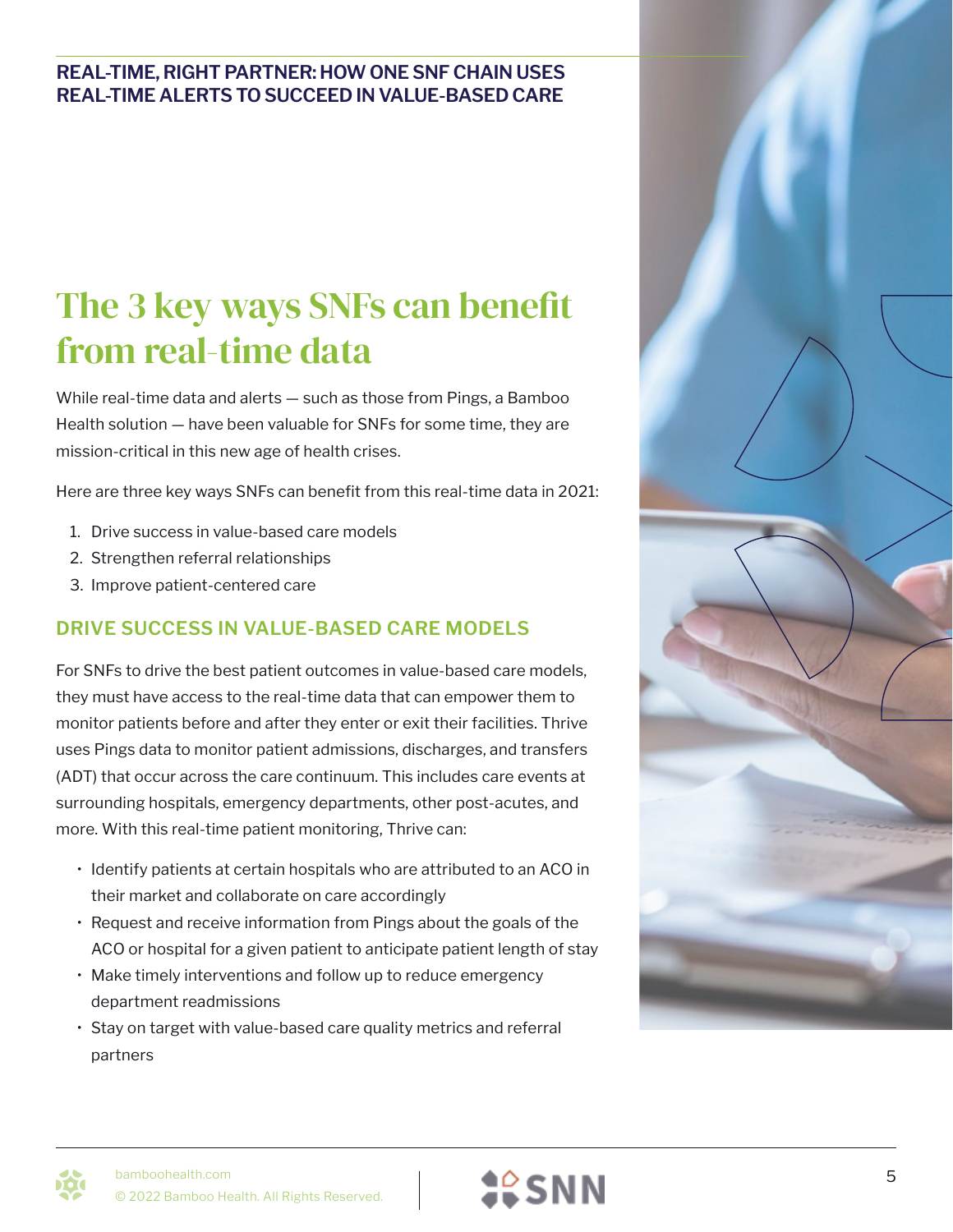#### **DRIVE SUCCESS IN VALUE-BASED CARE MODELS (CONTINUED)**

"We see ourselves as a vital stop along the continuum to maximize a patient's clinical outcome," says Charles Ross, Chief Strategy Officer overseeing the Thrive centers.

Adds Henderson: "It's all driven by data and it's driven by measurable components, and it's all about that planning. It's not about when they get to us — it's about before they step into our doors. We can ask, why do they need us? And how can we be efficient to get them home?"



#### **THE CHALLENGES WITHOUT REAL-TIME DATA**

SNFs that don't have access to this real-time data face an array of challenges, the most obvious being not knowing when and where patients receive care. Before partnering with Bamboo Health, Thrive had to use physician identifiers to connect with the right patients, Henderson says, with hospitals giving them a list of physicians in their network.

Now with Pings, Thrive can enter one name, or have a name automatically flagged for follow-up.

"It was very time-consuming," Henderson says. "PatientPing (Bamboo Health) is a helpful tool for us for sure."



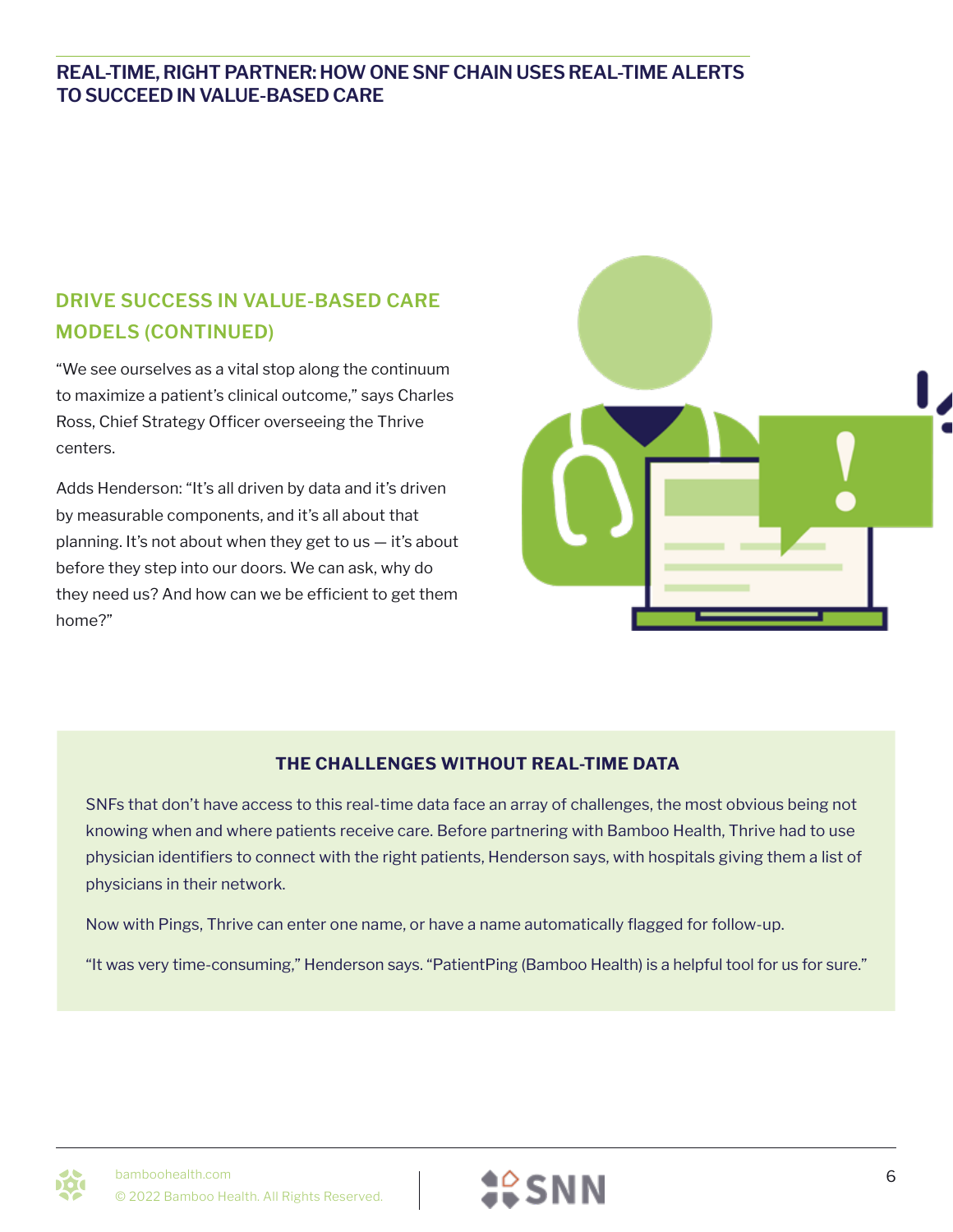#### **STRENGTHEN REFERRAL RELATIONSHIPS**

To succeed in value-based care models, a SNF must have strong relationships with ACOs, managed care organizations (MCOs), surrounding hospitals, and community partners. Real-time data from Pings helps Thrive strengthen those relationships, as its ability to proactively access information about the goals that a potential referral partner for a given patient improves its ability to meet those goals.



"Obviously, we all know that the hospital systems are developing their models based upon these outcomes and they want to send their patients to the most efficient facilities," Henderson says. "We're looking at our data on a monthly basis because that really helps us determine our success, and we can go to our referral sources and showcase all of the work we've done."

#### **TOP DATA POINTS FOR SUCCESS IN VALUE-BASED CARE**

- Length of stay
- Readmission rates
- Emergency department visits
- Direct admissions to SNFs
- Total cost of care



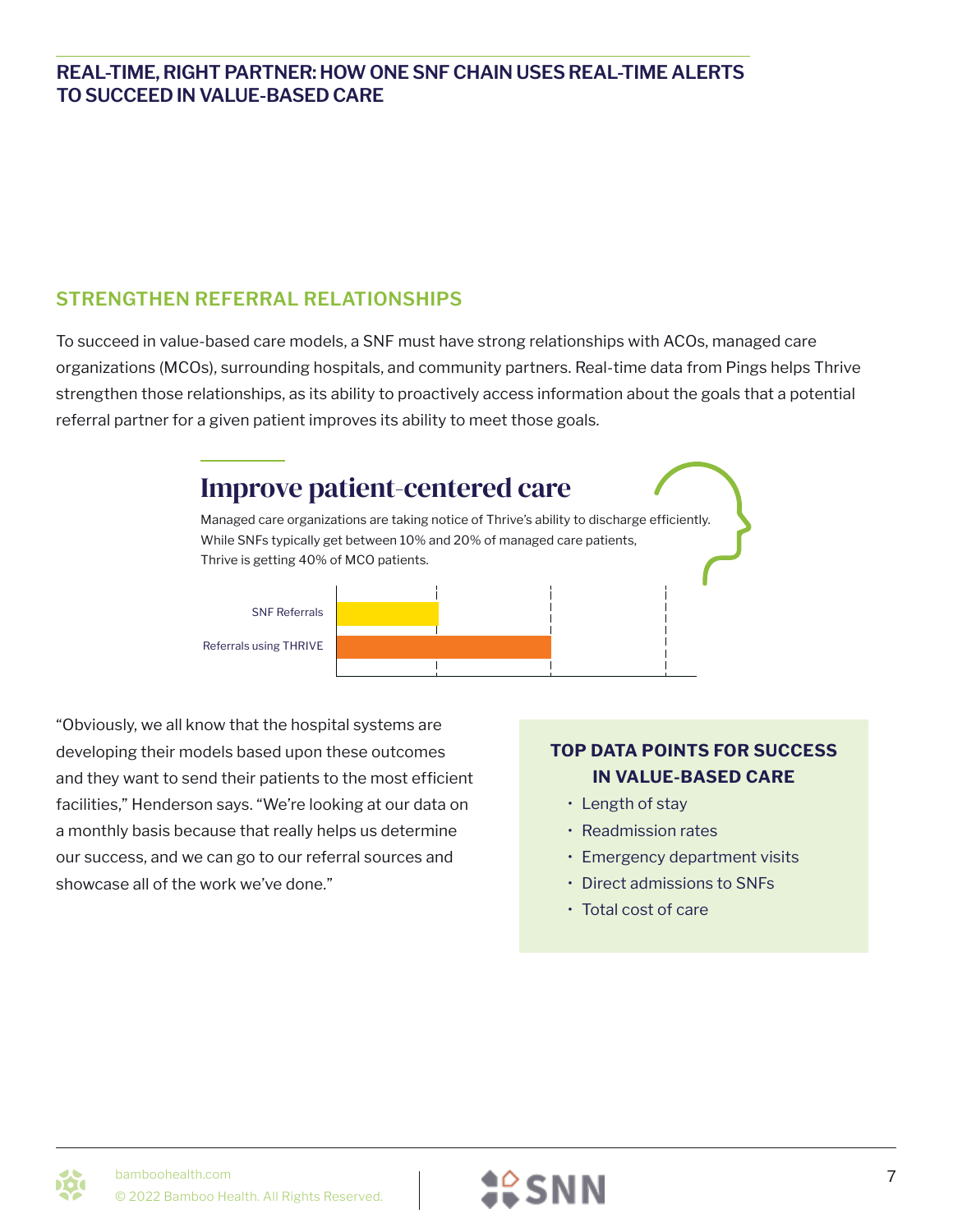#### **STRENGTHEN REFERRAL RELATIONSHIPS (CONTINUED)**

Specifically, real-time data allows Thrive to collaborate on care plans, length of stay, and generally align on program goals. In addition, Thrive is able to monitor patients who may be at risk for readmission, and view prior care encounters and critical care information to determine those patients who may face barriers to care due to social determinants of health. This allows Thrive to better understand the whole patient, and successfully coordinate care amongst other community providers.

Thrive can also use the results of ADT data to report on quality of care and referral partner outcomes.

"PatientPing (Bamboo Health) helps us stay connected to all of the care settings that one of our guests may be in," Ross says. "It not only helps us link to the patient, but also brings us closer to the people who refer to us and the people we refer to. We're more aligned because of PatientPing (Bamboo Health)."

#### **BETTER OUTCOMES FOR COVID-19 PATIENTS & STAFF SAFETY**

Real-time alerts have long been valuable to SNFs, and will continue to be no matter what changes in the coming years. However, during the COVID-19 pandemic, identifying patients who had been exposed to the virus, or contracted it, is vital to managing those patients and helping staff members adhere to safety protocols. The Pings COVID-19 Flag helps Thrive do this.

"We are tracking the difference between a COVID-19 patient and a non-COVID-19 patient in terms of length and stay. We know off the bat if someone is COVIDpositive," Henderson says.



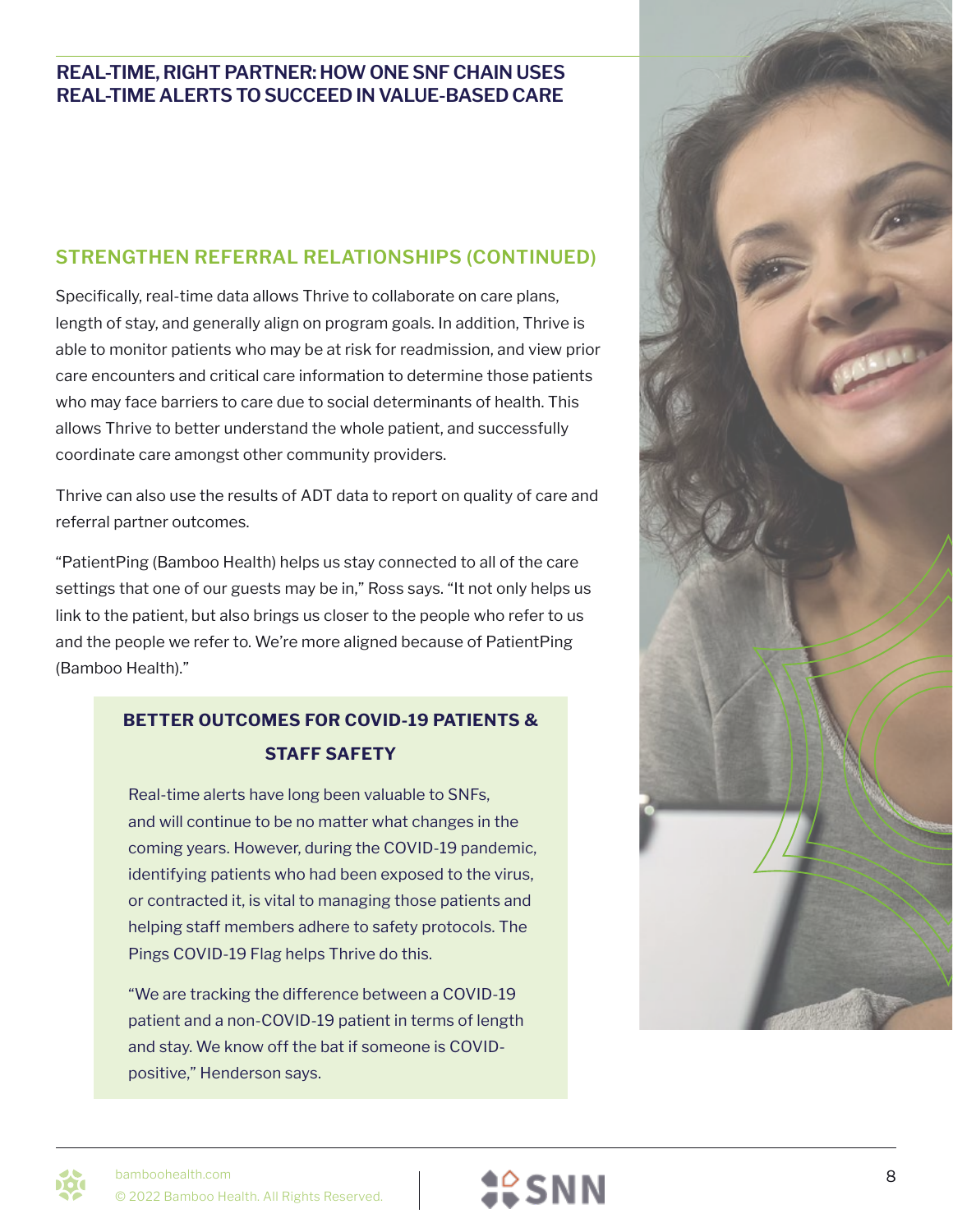#### **IMPROVE PATIENT-CENTERED CARE**

All of this data-driven, enhanced care coordination from Thrive goes toward meeting its goal of offering the best possible patient-centered care and giving guests what they need. Pings helps Thrive identify the best possible physician for a given patient, something that Henderson calls "a challenge for many SNFs."

"PatientPing (Bamboo Health) is perfect for identifying those physicians," she says. "(A SNF) may not be aware that a particular physician was in their network, but we know. I think overall, that communication and identification within what network they are in is huge."

That level of attentiveness around each guest's experience in Thrive is matched by the same level of attentiveness to each guest's experience after discharge. Thrive facilitates medication reconciliation, with each guest having the opportunity to receive a 30-day supply of medications delivered to their home. The pharmacy also conducts follow-up calls post discharge.

"We need to do what's best for our patients, and we need to be eons in the future now," Henderson says. "That's where we're headed. The more innovative we can be, the better, and that's what's exciting about working with PatientPing (Bamboo Health)."